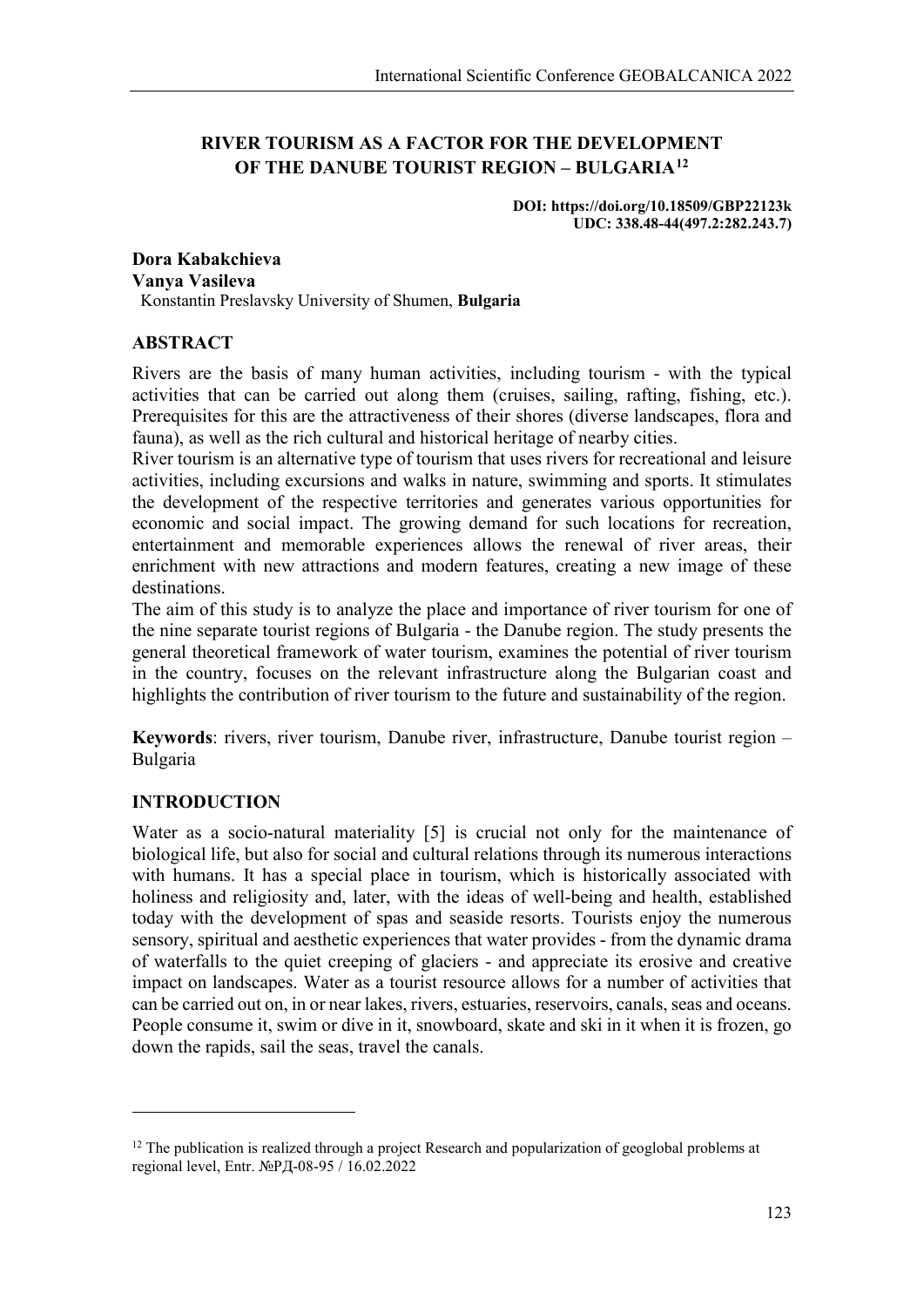The Danube is one of the largest rivers in Europe. Along its length of 2,888 km. the river crosses or is a border for the countries Germany, Austria, Hungary, Croatia, Serbia, Bulgaria, Romania, Moldova and Ukraine. Through the Rhine-Main-Danube canal it crosses the whole continent and connects most of the European countries. The river is an economic factor, energy resource, trade route, important artery, cultural route, historical witness and a factor determining the identity of peoples. [8] In recent decades, its tourist importance has increased significantly. The tourist product, created due to the growing interest, is based not only on the river and water, but also on the population, cities, culture, art, landmarks, opportunities for sports, entertainment, recreation.

Tourism is a multifaceted phenomenon. There is a great variety not only of the types of tourism that are practiced, but also of the criteria by which these types are distinguished. When the nature of the geographical environment in which the tourist activities are carried out is accepted as a leading criterion, sea, mountain, rural, urban, lake (lakeside), river (riparian) tourism, etc. can be distinguished. While maritime, mountain and now rural tourism are relatively well studied, the role of rivers as a tourist resource and river tourism are still out of focus.

The object of this study is the Danube tourist region of Bulgaria. The subject of the study are the state and prospects for tourism development in the region. The aim is to characterize the tourist functions of the relatively less studied Bulgarian section of the Danube. In order to achieve the set goal, the problems of the territorial definition are considered, a review of the tourist resource potential is made, the modern tourist development is characterized and the perspectives for future development are discussed. According to the Concept for the tourist zoning of Bulgaria, the Danube tourist region includes the Bulgarian section of the Danube River, the adjacent islands, as well as the territories south of the river. The region is the largest of all nine designated tourist areas in the 2015 strategic document of the Ministry of Tourism. [19] It covers a total of 21% of the country's territory and 16% of its population. It includes 67 municipalities, which are part of 11 districts.

# **NATURE, FEATURES AND SIGNIFICANCE OF RIVER TOURISM**

Rivers concentrate a wide variety of human activities, and tourism and recreation are just some of them. River tourism can be defined as a type of tourism that takes place along a river, as the river is the purpose of tourist travel and is directly related to the activities practiced by tourists. Rivers are a significant natural water flow, which flows in a wellformed natural river bed and are fed by surface (mostly rainwater) and groundwater. [9] Despite significant fluctuations in water volume, the flow is continuous. The rivers differ significantly according to their location and are divided into mountain rivers and valley rivers. The mountain rivers flow in narrow and deep valleys with a significant slope and high speed, while the plain rivers flow through wide and terraced river valleys with low speed. Depending on their water volume, rivers are defined as small and large. As there are no generally accepted criteria for the distinctive features of such a division, it is conditional.

The use of rivers is multifaceted. Undoubtedly, they are huge reservoirs of fresh water. Their waters are of special importance in agriculture for irrigation, as well as for water supply of inhabited areas. They are particularly important for transport and trade, as well as for industry. They are an important resource not only for the energy sector, but also for a number of other industries. Globally, the use of rivers for recreation is growing, and fishing in them is being transformed from a means of subsistence into a tourist attraction.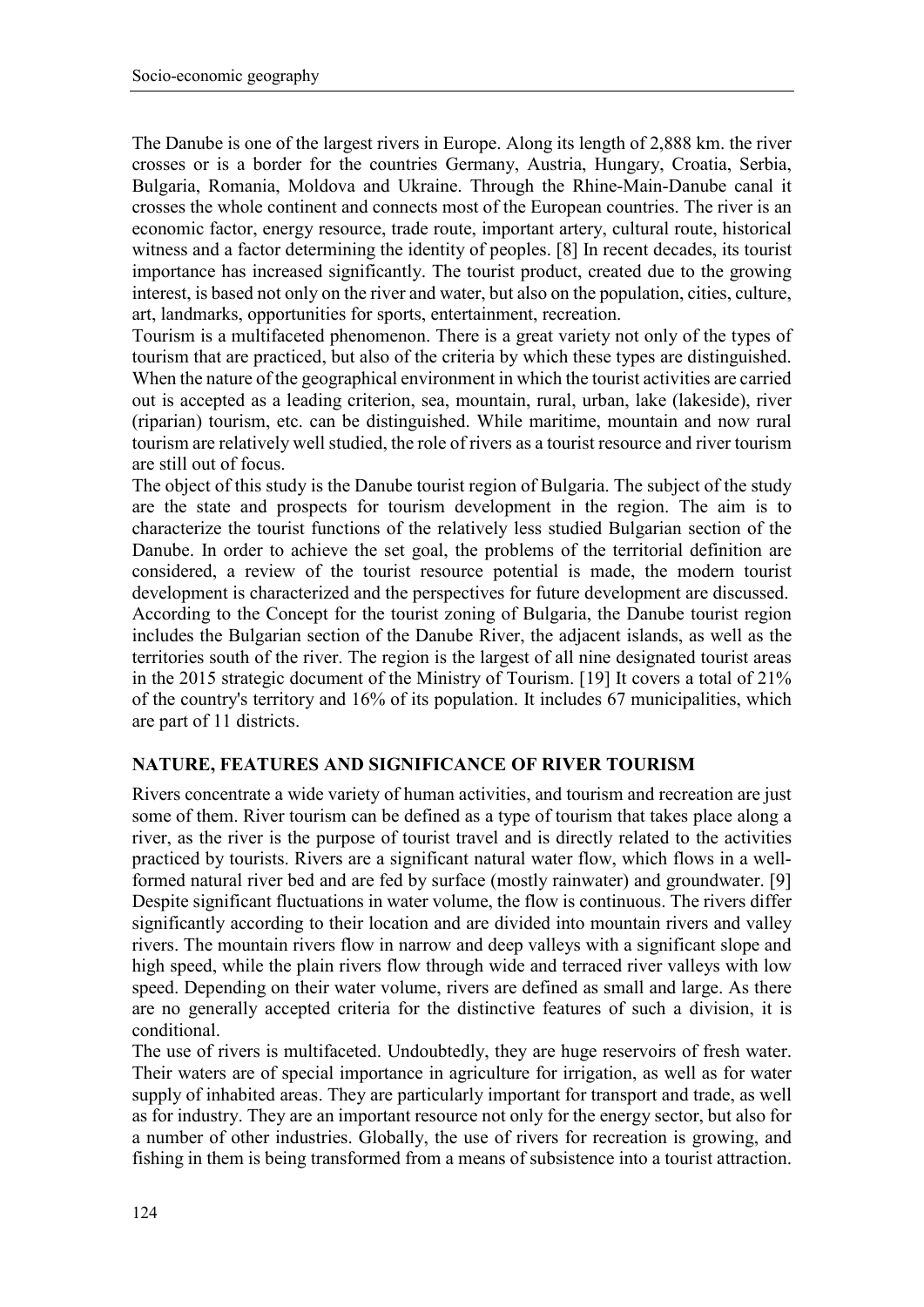The tourist functions of the rivers are determined not only by their waters, but also by the presence of gorges, canyons, etc. interesting rock formations, as well as waterfalls, cascades, rapids, karst forms, etc. Wetlands, which are formed mainly in the lower reaches of rivers, are a specific landscape inhabited in many cases by rare and endangered species of plants and animals and they are of interest to nature lovers. All these features are a prerequisite for the great variety of tourist activities that can be practiced along rivers and form the dimensions of the concept of river tourism. The use of rivers for tourism is usually associated with cruises. However, only large rivers allow such. A number of rowing sports can also be practiced. Smaller rivers are suitable for canoeing, rafting, canyoning. Rivers are used for swimming to a lesser extent due to the lower temperatures of the running waters in the temperate and northern latitudes, as well as due to the presence of dangerous representatives of the fauna in the warmer natural areas. Fishing has traditionally been related to rivers, but growing environmental problems and pollution (especially in Europe) call for its limitation and control. Wetlands along rivers and especially in deltas are of paramount importance for ecotourism. The coasts are used for recreation (beach), as well as for sightseeing tours with natural and cultural-historical orientation. Some rivers are the subject of pilgrimages because they are considered sacred and are associated with a number of rituals and beliefs. The banks of many rivers have been inhabited since ancient times. Some of the first settlements in the world appeared near them. Today, many archeological finds have been discovered that are of interest not only to connoisseurs.

These tourist functions are not universal. They are differentiated according to the location of the river, as well as depending on whether we consider its sources, upper, middle, lower reaches or estuaries. The springs (especially of the big rivers) have always attracted people's curiosity. They are often associated with traditions, legends and religious beliefs. The upper reaches are clean and fast. They are suitable for fishing and some water sports such as rafting. The middle currents are used for recreation, sailing, as well as for sightseeing tours - visiting various sites of cultural, historical and cognitive value such as ancient mills, bridges, tepavitsas, historical sites associated with various events, old ships often of historical value. In the lower reaches the rivers are larger, their waters are calmer and flow through more densely populated areas. This determines their use for various rowing sports, cruises, recreation. The estuaries (especially when they are deltas) are subject to ecotourism, photo hunting, bird watching, rowing, panoramic walks. [1] [11]

# **RIVER TOURISM IN BULGARIA**

There are over 1,200 rivers in Bulgaria. The total length of the river network is 19,761 km. However, only 30 of them are over 100 km long and only 2 have catchment areas over 10,000 km2. Most of the rivers are small and dry up in summer. These features are determined by the small area, diverse terrain and climatic specifics in the country.

However, river tourism in Bulgaria is one of the earliest types of tourism, along with sea and mountain tourism. As early as the 19th century, boating began to acquire a tourist character. The beginning of river tourism in Bulgaria is considered to be 1889, when the first company with such a goal was founded - "Swan". In the following years this type of activity took a serious position in Bulgarian tourism along a number of Bulgarian rivers: Iskar, Ogosta, Yantra, Vit, Osam, Struma, Maritsa, Tundzha, Arda, etc. Tourist trips during the summer season are carried out at the mouths of the rivers Kamchia and Ropotamo. Kayak is practiced on the Yantra, Danube, Rusenski Lom, Arda (Kardzhali dam), etc. The Arda rivers (recreational, water sports, fishing) Tundzha (ecotourism),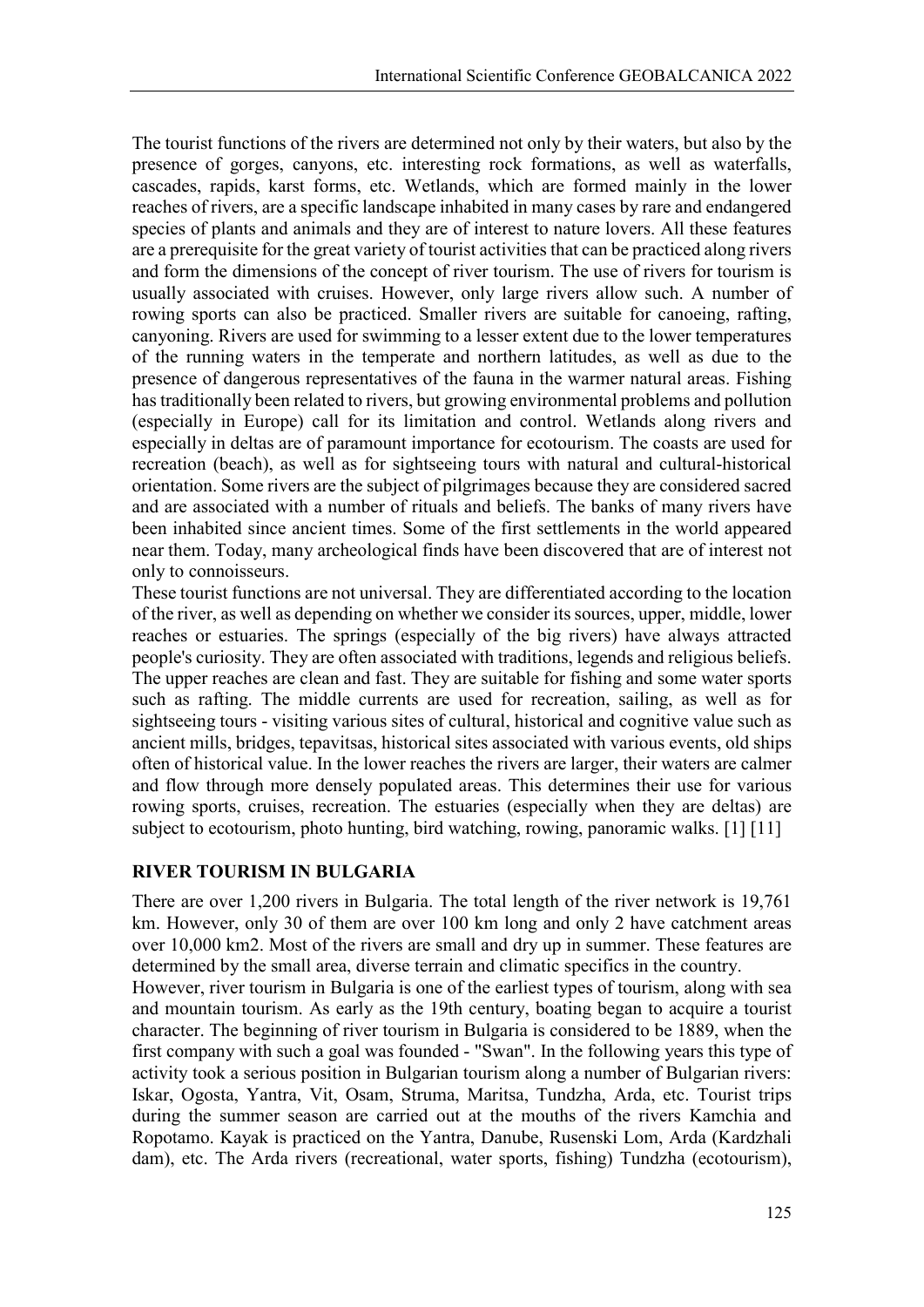Rusenski Lom (nature-cognitive and cultural-cognitive tourism), Iskar (canyoning, fishing), etc. develop their significant tourist and resource potential.

On March 17, 1935 on the state pontoon of the port of Ruse was held the opening ceremony of the first passenger shipping on the Danube under the Bulgarian flag. After the official part in Ruse, the passenger ship Vit sailed for Vidin, and the passenger ship Iskar sailed from Vidin to Ruse. These are also the first ships available to the newly established River Coastal Navigation Service of the Railways and Ports Directorate. In 1940, the National Assembly passed the Law on Bulgarian River Navigation, and the directorate was transformed into an independent structure - shipping company "Bulgarian River Navigation" based in Ruse. In just a few years, the shipping company's activity grew, and the fleet was replenished with more and more vessels. Until the Second World War, the company has some of the most modern Danube 4 express cargo and refrigerator ships, 3 large luxury passenger ships ("Tsar Boris III", "Queen Joanna" and "Tsar Simeon"), a ferry for rail transport wagons and passengers between Bulgaria and Romania, tractors and barges. After the Second World War, the shipping company "Bulgarian River Navigation" began the accelerated construction of a series of vessels in the shipyards in Ruse, Burgas and Varna and in various European countries. In the early 90's its fleet numbered almost 300 vessels - pushers, passenger and express ships, open and closed barges, oil, specialized, ro-ro sections, etc. [265]

Today, the Bulgarian Shipping Company is one of the most authoritative and wellestablished carriers on the Danube transport market, servicing the cargo turnover of the Danube countries and the transit between Western and Eastern Europe, from Sulina and Constanta on the Black Sea to Mainz on the Rhine.

The only Bulgarian company specializing in river cruise tourism is Danube Tours. [30] It enjoys good reputation both on the domestic and international market, offering its customers professionalism, responsibility and emotion from unique travels. The company is the successor of the Balkantourist established in 1948. It made its first steps in cruising on the Danube in 1983 with the purchase of two passenger ships - "Sofia" and "Ruse", which were built in a Dutch shipyard. They have 4-star category and are suitable for cruises on the Danube from the German city of Passau to the Danube Delta. Seeing the prospects in the development of river cruise tourism, shareholders are investing in expanding shipping capacity and in recent years renovated and renewed their vessels annually. In 2004 the ship "Ruse Prestige" was built (capacity 160 passengers, 40 crew), whose area of navigation is from Amsterdam on the Rhine to the Danube Delta. In 2006, two new ships were purchased, which are smaller in size and allow for greater flexibility and coverage of other areas of navigation on European waterways – "Heinrich Heine" (capacity 110 passengers, 30 crew) and Elegant Lady (capacity 128 passengers, 32 crew). In 2012, the fleet of Danube Tours increased with the ship "Ariana" (160 passengers and 40 crew). The company is becoming an integral part of the European tourist market, successfully continuing the traditions of Bulgarian passenger shipping.

In the spring of 2019, the company's newest flagship was launched - the motor ship "Adora" (191 passengers and 48 crew). The modern court meets the latest trends in river navigation, both in terms of technical and operational characteristics and in terms of comfort of guests on board. It is 135 m long and 11.40 m wide. It has 95 cabins on three decks (some of them have French balconies). In addition to the usual for this type of ships - a main restaurant and a panoramic bar, a stern restaurant has been built, which offers alternative menus of choice, and tourists can watch how their food is prepared.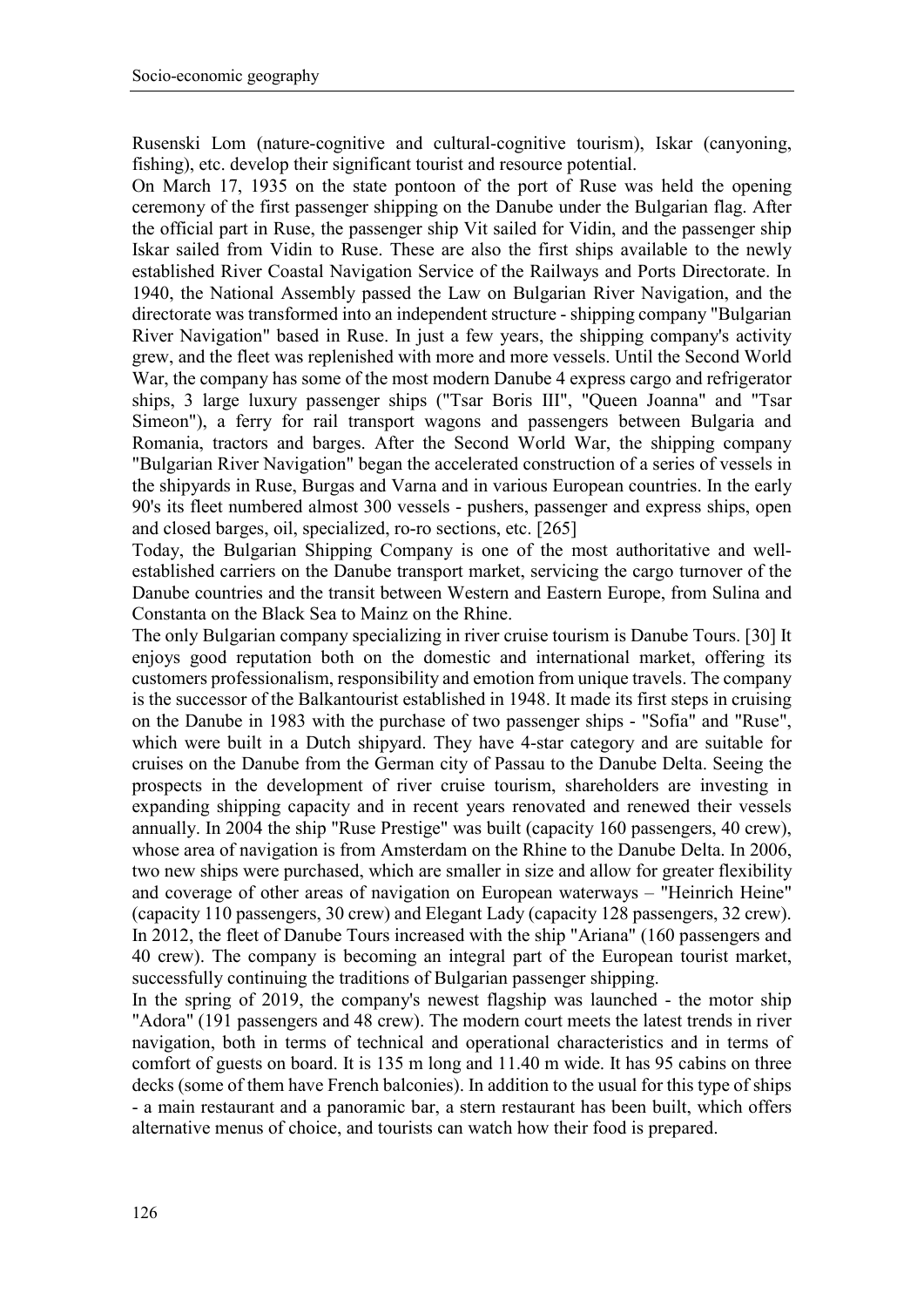Currently, Danube Tours AD owns 4 river cruise ships with a total capacity of 640 beds, which cover 80% of the famous cruise destinations in Europe. They transport tourists from Western Europe, USA, Canada, Russia, Bulgaria, etc. The crews are Bulgarian, fluent in German and English. Highly qualified master chefs offer specialties from the Bulgarian and international cuisine. There are all-day animation programs, including presentations of Bulgarian folklore, competitions, fun games, tasting of Bulgarian wines, etc.

Bulgaria is also a participant in the International Tourist Regatta TID (German Tour International Danubien) on the Danube, held annually since 1956. This is the longest rowing trip in the world of this kind and is a 2.5-month boat trip. It is organized by the tourist associations of the participating countries. Since 1968, the regatta always starts at the end of June from Ingolstadt (Germany). It passes through the other co-organizing countries - Austria, Slovakia, Hungary, Croatia, Serbia, Bulgaria and Romania. It ends in the first week of September after 2516 km in Sfantu Gheorghe (Romania) on the Black Sea. Some participants sail the whole distance every year, others only some stages of it, according to their desire and abilities. The beginning for Bulgaria was set in 1964. In 1966 a full Bulgarian stage was suggested, which ended in Ruse. Three years later it was extended to Silistra, where is the last official stop in the Bulgarian part of the river to this day. In all Bulgarian ports where they dock, the participants are officially welcomed and places are are provided for their stay and feeding, cultural program and tourist tours in the region. In 2020 the regatta was postponed due to the Covid pandemic, and in 2021 about 50 Bulgarian rowers leaved Novo Selo, including the clubs in Pleven, Vidin and Sofia.

# **DANUBE TOURIST REGION OF BULGARIA**

The Bulgarian section of the Danube is part of the lower reaches of the river. It stretches from the mouth of Timok River (the northernmost point of Bulgaria and the border with Serbia) to the town of Silistra along 470 km. It includes 48 of the islands of the river. The Danube River has both separation and integration functions. On the one hand, it is a border river for Bulgaria - 4/5 of the northern state border crosses it. On the other hand, the Danube River is crossed by one of the main European transport corridors (№7), which connects Bulgaria with Central and Western Europe. Due to the availability of significant water resources and cheap waterways, important industrial facilities and irrigation systems for agriculture are concentrated there, as well as two duty-free zones (near Vidin and Ruse). After the political changes in the early 90s of the twentieth century, the interstate trade flows changed, but nevertheless for a long time there was only one bridge across the river, built in 1954 (near Ruse, transport corridor № 9). This hampers transport and communications with neighboring Romania and Central Europe. In 2013, the Danube Bridge 2 - "New Europe" was opened (Vidin - Calafat, transport corridor № 4). Today, at the governmental and regional level, there are discussions of a third bridge between Romania and Bulgaria. For comparison, along the upper Danube from the springs to Bratislava there are 60 barrier facilities, 17 of which are hydraulic complexes. [10]

The Bulgarian Danube coast comprises those territories of the country, whose socioeconomic development is directly or indirectly, in one degree or another, related to the use of the river. In the Transnational Strategy for Sustainable Territorial Development of the Danube Region with a focus on tourism (DATOURWAY) the Bulgarian Danube coast is considered to be composed of all administrative districts that have direct contact with the Danube River (Vidin, Montana, Vratsa, Pleven, Veliko Tarnovo, Ruse). Silistra),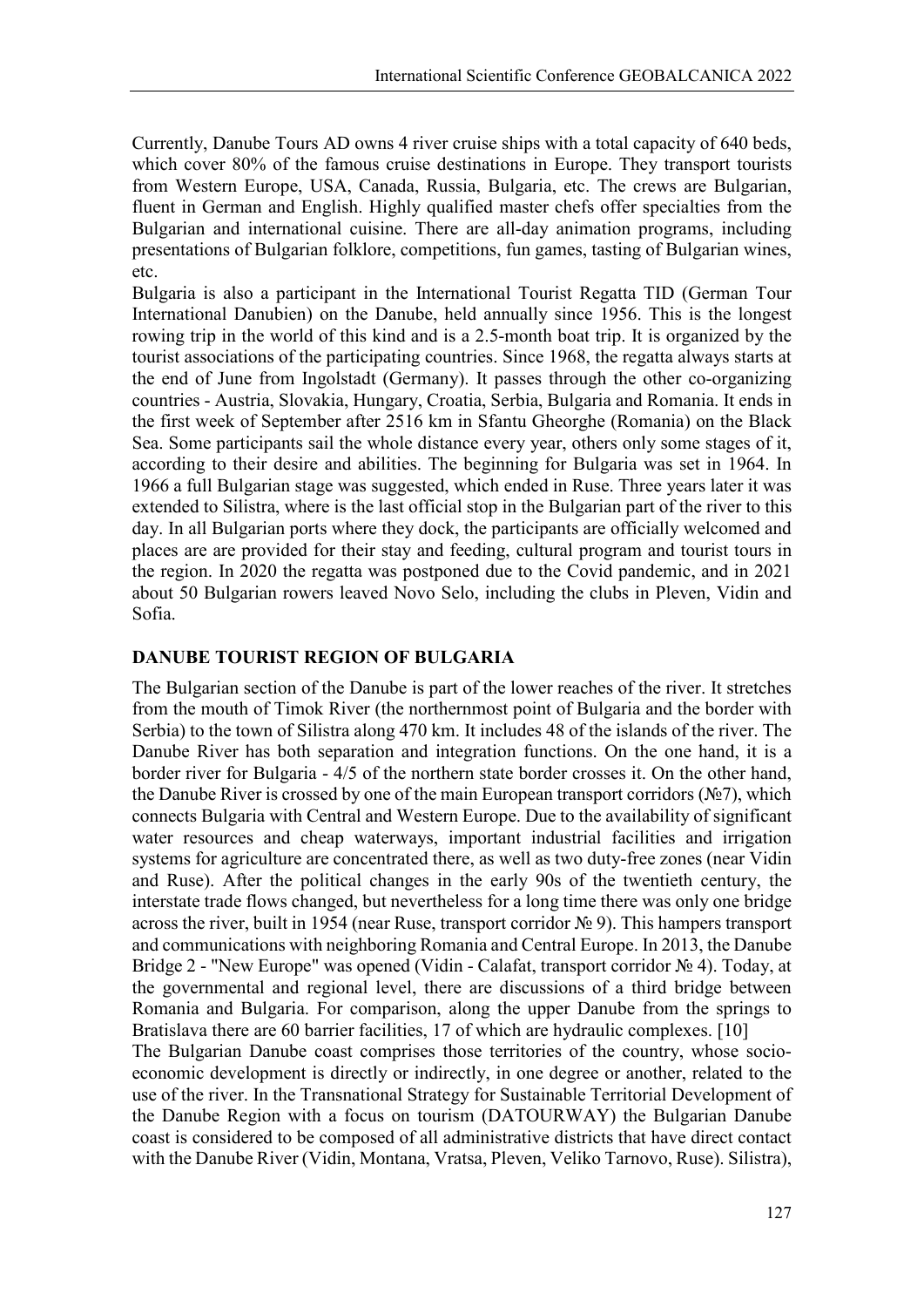as well as Razgrad district, which is only 20 km from the Danube bank and has welldefined regional ties with Ruse and Silistra districts. Defined in this way, the designated area covers most of Northern Bulgaria, 25.1% of the territory of Bulgaria, 20.4% of the country's population and provides 16.9% of GDP. The ratio between the numbers shows that this is a less populated area with lagging socio-economic development compared to other parts of Bulgaria. [10]

| <b>DANUBE TOURIST AREA</b>     |                                                            |  |  |
|--------------------------------|------------------------------------------------------------|--|--|
| <b>Main specialization</b>     | Cultural and cruise tourism                                |  |  |
|                                | 1. Cultural and historical tourism                         |  |  |
|                                | 2. River cruise tourism                                    |  |  |
| <b>Advanced specialization</b> | 3. Adventure and ecotourism                                |  |  |
|                                | 4. Urban leisure and shopping tourism                      |  |  |
|                                | 5. Wine and culinary tourism                               |  |  |
|                                | 6. Religious and pilgrimage tourism                        |  |  |
| <b>Management Center</b>       | Ruse                                                       |  |  |
| <b>Districts</b>               | <b>Municipalities</b>                                      |  |  |
| Vidin (partially)<br>1.        | Belogradchik, Vidin, Boynitsa, Gramada, Dimovo, Kula,      |  |  |
|                                | Makresh, Novo Selo, Ruzhintsi                              |  |  |
| Vratsa (partially)<br>2.       | Borovan, Bregovo, Byala Slatina, Kozloduy, Moesia,         |  |  |
|                                | Oryahovo, Hayredin                                         |  |  |
| Montana (partially)<br>3.      | Boychinovtsi, Brusartsi, Vulchedrum, Lom, Medkovets,       |  |  |
|                                | Yakimovo                                                   |  |  |
| Lovech (partially)<br>4.       | Letnitsa                                                   |  |  |
| Pleven (the whole)<br>5.       | Belene, Gulyantsi, Dolna Mitropolia, Dolni Dabnik, Iskar,  |  |  |
|                                | Kneja, Levski, Nikopol, Pleven, Pordim, Cherven bryag      |  |  |
| Veliko Tarnovo<br>6.           | Pavlikeni, Polski Trambesh, Svishtov, Suhindol             |  |  |
| (partially)                    |                                                            |  |  |
| 7.<br>RUSE (whole)             | Borovo, Byala, Vetovo, Dve Mogili, Ivanovo, Ruse, Slivo    |  |  |
|                                | Pole, Tsenovo                                              |  |  |
| 8.<br>Silistra (whole)         | Alfatar, Glavinitsa, Dulovo, Kaynardzha, Sitovo, Silistra, |  |  |
|                                | Tutrakan                                                   |  |  |
| Razgrad (whole)<br>9.          | Zavet, Isperih, Kubrat, Loznitsa, Razgrad, Samuil, Tsar    |  |  |
|                                | Kaloyan                                                    |  |  |
| 10. Shumen (partially)         | Venets, Kaolinovo, Nikola Kozlevo, Hitrino                 |  |  |
| 11. Targovishte (partially)    | Opaka, Popovo, Targovishte                                 |  |  |

| Table 1. Territorial scope and specialization of the Danube tourist region [12] |  |  |  |
|---------------------------------------------------------------------------------|--|--|--|
|---------------------------------------------------------------------------------|--|--|--|

The delineation of tourist areas is based on the territorial unity of natural and socioeconomic sites and activities with a strong tourist orientation. The territorial scope of the Danube tourist region, defined in the Concept for tourist zoning of Bulgaria [18], coincides partly with the borders of the already defined Bulgarian Danube coast. As the sociologist and social entrepreneurship expert G. Gavrailov notes, "The Danube tourist region is the largest in the country, but unfortunately with the fewest visiting tourists. Only 2% of Bulgarian tourism is concentrated along the Danube. The potential is huge. The people are very hospitable, the nature is well preserved. There are also many problems related to demographic backwardness and lack of good infrastructure, but they can be solved gradually.(…) We all know that modern culture and European civilization have arrived in Bulgaria along the Danube. Unfortunately, in recent years we have turned our backs on this element of our development, but still in the Danube cities this sense of European culture is alive." [26]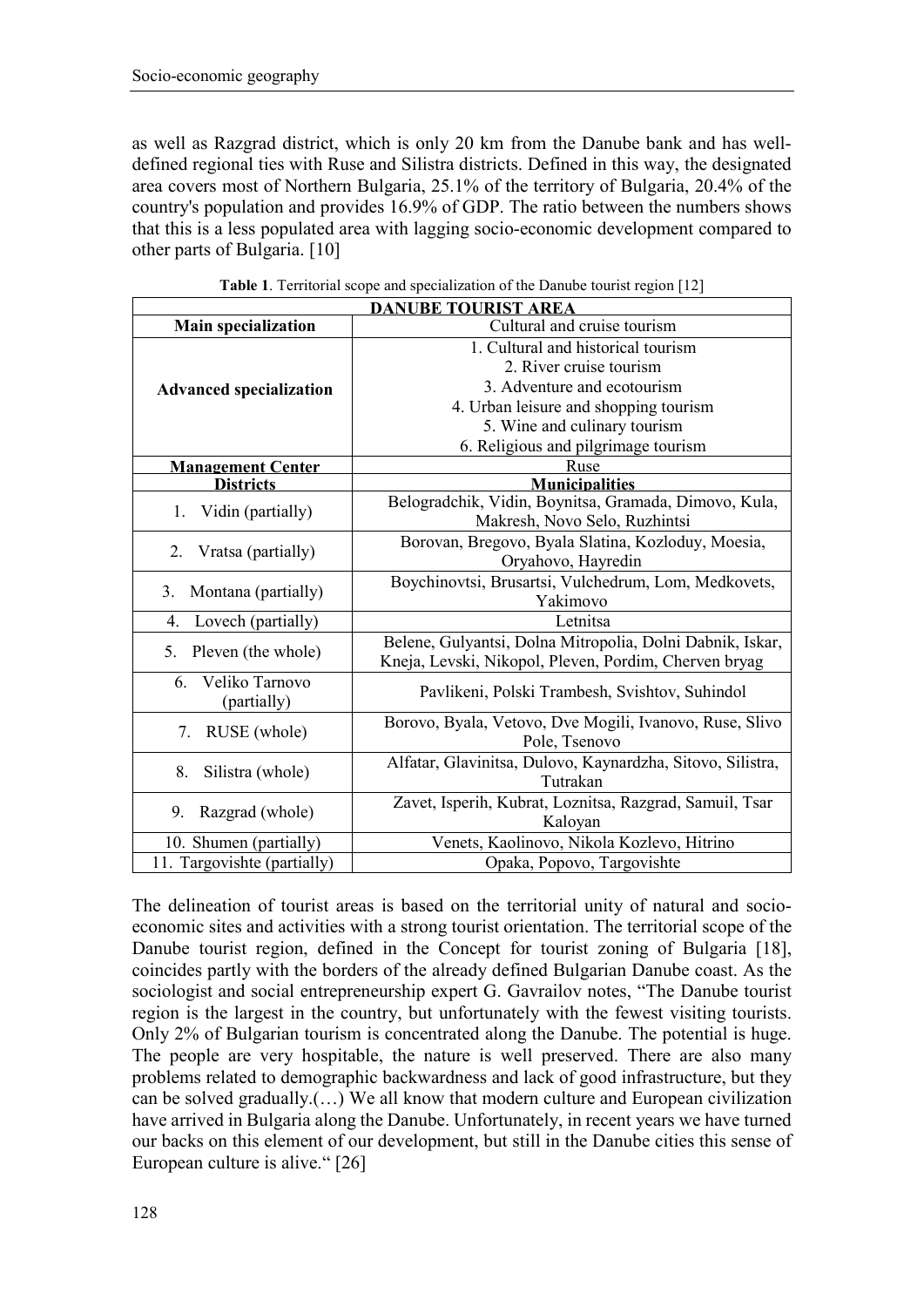Apart from being the largest, it is also the northernmost tourist area. It spreads on the territory of the Danube plain. To the north it reaches the Danube River, to the east - Varna Black Sea coast, to the south - the region of Stara Planina, to the west - the state border with Serbia. It is divided into two subregions - West Danube and East Danube. The center for management of the tourist region is Ruse.

The main specialization of the Danube tourist region and its unique competitive advantages as a tourist destination are in the field of cultural and cruise tourism. The extended specialization also includes cultural-historical, river, adventure and eco, urban entertainment and shopping, wine and culinary, religious and pilgrimage tourism. (Table 1.)

### **INFRASTRUCTURE FOR RIVER TOURISM ON THE BULGARIAN SIDE OF THE DANUBE RIVER**

Along the nearly 500 km of the Bulgarian river border, 13 ports for public transport of national importance and 17 ports for transport of regional importance have been built. 10,445 m is the total length of the quay front. Possibilities for processing 10 million tons of cargo per year along the Danube are provided. The Bulgarian Danube ports (Vidin, Archar, Lom, Kozloduy, Oryahovo, Nikopol, Svishtov, Ruse, Silistra), as well as the ferries (Vidin - Calafat, Oryahovo - Beket, Ruse - Giurgiu, Silistra - Kalarash) are important mainly for freight and are used sparingly or not as passenger ports. The largest river port, Ruse, which includes several smaller ports, provides over 62% of the river's cargo turnover. 30% are for the port of Lom and 8% for the port of Vidin. In general, the current situation of port infrastructure does not meet the requirements of Directive 2000/59 / EU[13], since, with few exceptions, all facilities were built in the years of the last century. [3] Almost all European countries along the Danube have facilities to control water levels, which makes the river navigable throughout the year. However, no such infrastructure has been built on the territory of Bulgaria. For this reason, navigation is impossible in low waters. Another existing difficulty for unimpeded navigation are the deposits of sand, gravel and silt. The work on the modernization and optimization of the activities for rehabilitation of the waterway in the common Bulgarian-Romanian section of the Danube is in progress. Funding is from European programs. Delivery of equipment for the removal of critical sections and construction of the relevant hydraulic facilities is expected. The total budget of the project is over BGN 20.5 million. [20]

A significant problem for the development of the region (including tourism) is the outdated and poorly developed road network of land transport. Second-class and thirdclass roads make up 83.68% of the entire national road network in the region, and the highways are under construction. Republican roads without asphalt covering still exist (0.84%). Unsatisfactory operational condition do not meet market requirements and priorities set out in the country's transport policy. [2] The railway network is also not available for all (even major) towns and villages and is obsolete and depreciated.

The status of the road network hinders accessibility and reduces the attractiveness of tourist resources, especially the more peripheral ones. The roads managed by the local and municipal authorities are in the main part with deteriorated operationality. These roads are of low class and poor quality and this is a serious obstacle to economic development and tourism in the region. As a disadvantage should be pointed out the fact that the transport accessibility of the municipalities is better provided in the north-south direction, which ensures the connections of the Danube cities with the interior of the country. The actual lack of regular passenger river connection, combined with the lack of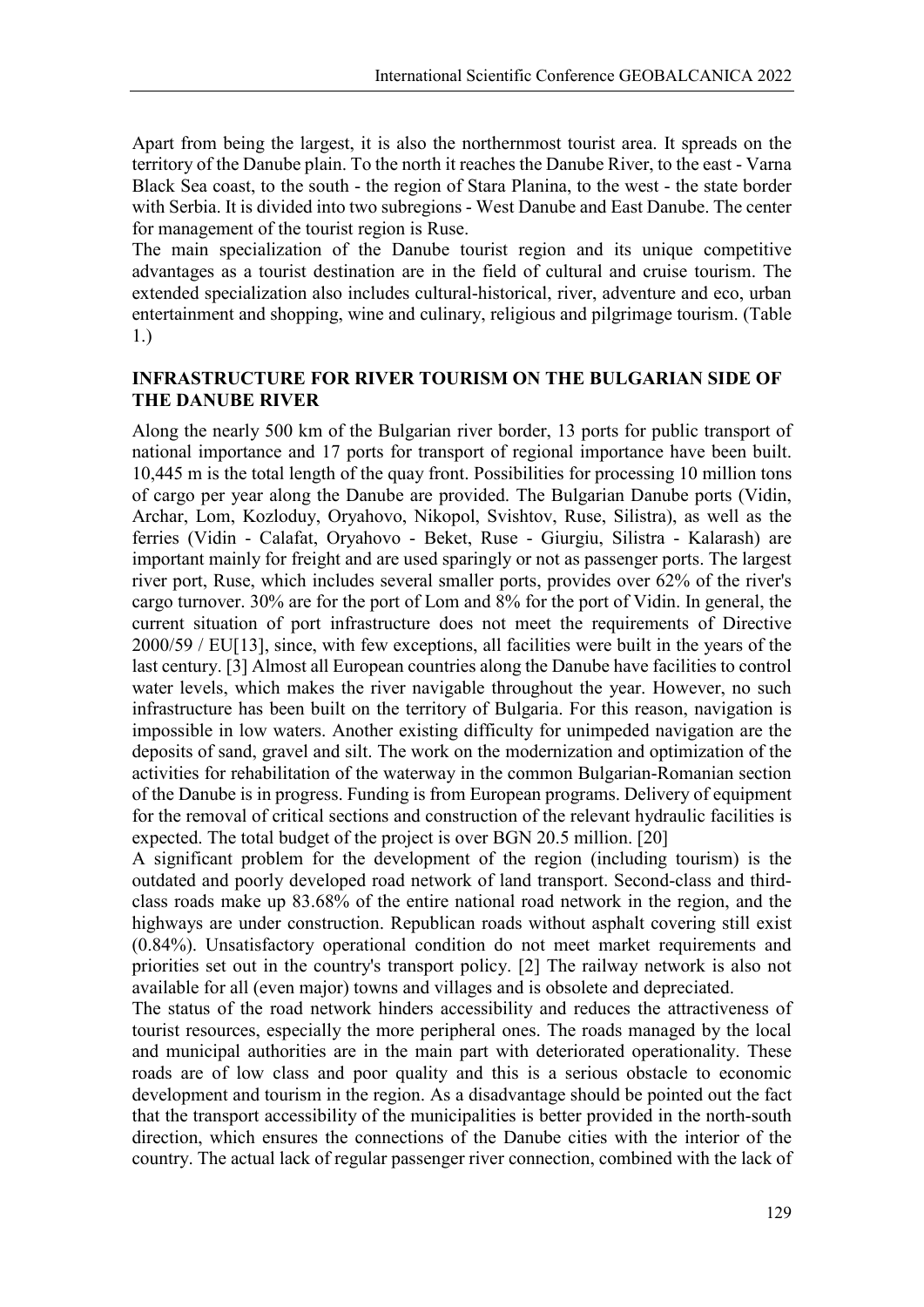a first-class road connecting municipalities in the west-east direction, is a serious obstacle to the economic integration of the region and its development as a tourist destination. Therefore, it is extremely important to build a first-class northern Danube road Vidin - Lom - Svishtov - Ruse - Silistra, which will improve transport accessibility to coastal areas and thus strengthen investor and tourist interest in them. Together with the Danube as a waterway, the direction will be important for the integration of the districts and municipalities located along the coastal territory and the strengthening of the territorial cooperation with the neighboring border areas. [24]

Some of these problems are set in the Bulgarian national position for the preparation and implementation of the EU Strategy for the Danube Region. [24] Within this strategy, Bulgaria offers the implementation of complex projects in a number of main areas, among which the infrastructure ones are the leading: modernization of port infrastructure, promotion of intermodal transport, provision of cross-river connections, leading transport infrastructure and development of information systems, etc.

The existing tourist infrastructure on the territory of the Danube region is concentrated mainly in several areas with established tourist destinations. This peculiarity in the localization of the means of accommodation, in the places for food and entertainment is determined by the territorial location of the available tourist resources and by the degree of representation of the resort-tourist functions in certain towns and villages. In practice, the tourist infrastructure is of a scale relatively corresponding to the available tourist resources. With a high concentration of accommodation and a high number of beds are the municipalities and their centers, which are the object of tourist interest. Such are Ruse, Pleven, Vidin, Razgrad, Silistra, Targovishte, etc. In the municipality of Ruse, for example, is concentrated 95.8% of the entire bed capacity of the district of Ruse used for the needs of tourism, in the city of Pleven - 93.5% of all beds in the district, etc. [22] The small municipalities in the zone of influence of the city of Ruse (Ivanovo and Dve Mogili), which have tourist resources, have poorly developed tourist infrastructure. The needs of tourists are met in the regional center. The discrepancy between the available tourist resources and the built tourist infrastructure in the municipalities around Pleven, Vidin, etc. is similar. In some of the small municipalities they have only 1-2 accommodation places with a total capacity of less than 50 beds. [22]

The complementary tourist infrastructure in the region, although slow and cumbersome, is growing and it is renewed with:

- eco-trails and roadside landscape parks, signposts and boards with routes, shelters, etc., used for the purposes of eco-tourism;
- hunting lodges, shelters, etc., serving the needs of hunting tourism;
- shelters and towers for photo tourists;
- small wine and tasting halls for the purposes of wine tourism, etc

Foreign tourists who have landed on the Bulgarian coast most often complain about the lack of amenities in ports and approaches to urban areas - lack of toilets, currency exchange offices, POS terminals or ATMs, etc. [25]

The territory of the Danube tourist region as a whole has preserved environment, without serious industrial pollutants, severe environmental problems and contaminated areas. The main environmental parameters are within the permissible values. The existing problems are typical for the country as a whole and are due to the insufficient specialized infrastructure. The main environmental problems of the region are primarily related to air quality. A characteristic problem is the pollution of the waters of the Danube, which is largely due not to internal factors, but to pollution in the upper and middle reaches of the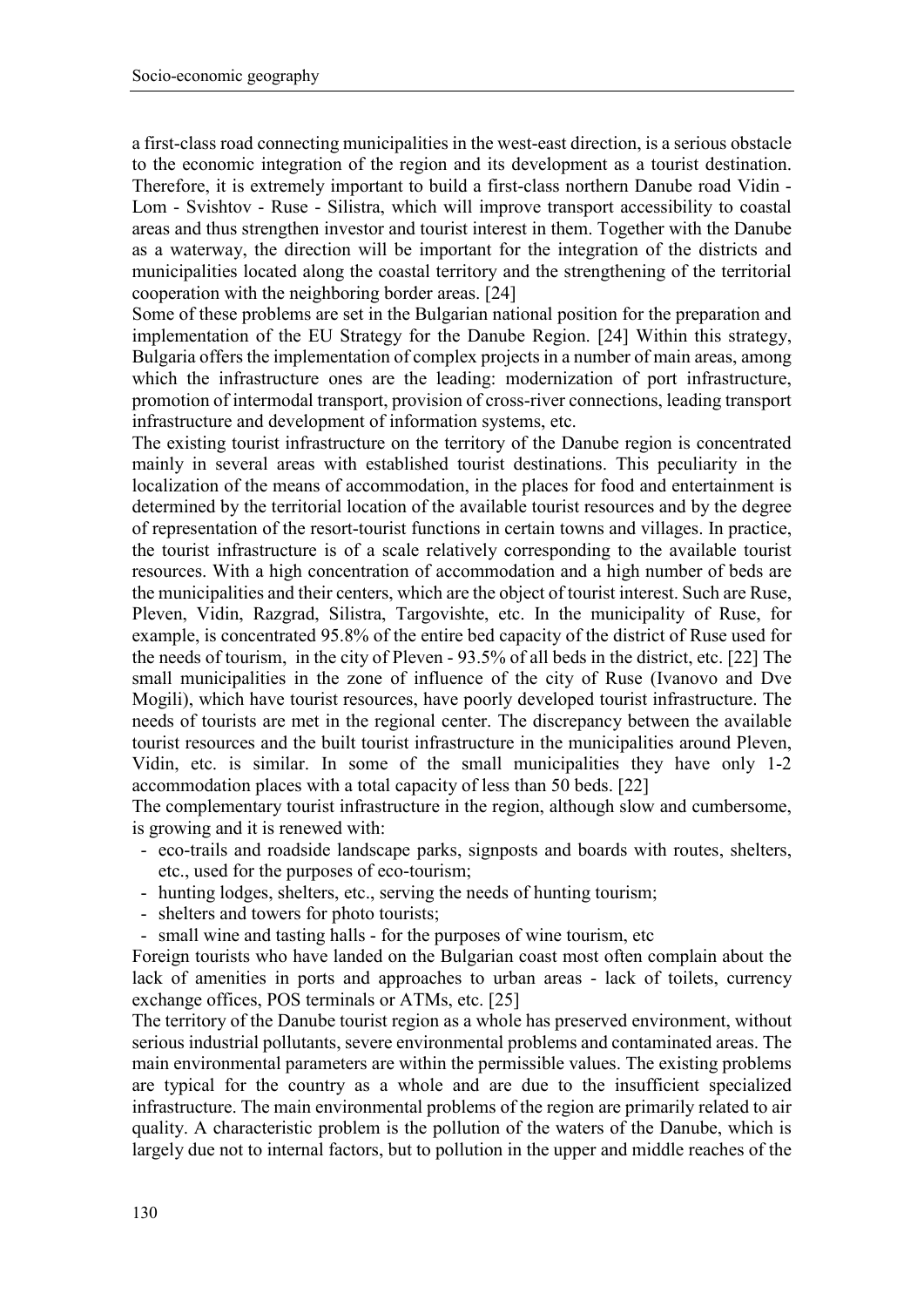river. In general, the gasification of settlements and improvements in waste collection, solving wastewater problems, cleaning and reclamation of areas contaminated by illegal landfills are expected to have a positive impact on the environmental situation with corresponding benefits for tourism. [14]

Not only roads and access have long been important for tourist destinations, but also the general technical and social infrastructure - availability of sewerage and clean drinking water, electricity, Internet, health care, shops, producers of local food and organic products, souvenir producers, qualification of the service personnel, etc. In this regard are the requirements for increased security of services, which relate to the security of tourists themselves (health, safety, terrorist acts, flights, theft) and the security of information exchanged on the Internet via computers and mobile devices and electronic payments credit and debit cards, online banking, payment through a POS terminal or mobile phone, etc

# **RIVER TOURISM - THE TRADEMARK OF TOURISM IN THE DANUBE REGION**

Each of the tourist regions of Bulgaria has the task to impose its "tourist physiognomy", which will be easily recognizable and attractive, to be distinguished by unique tourist destinations and offers. From this point of view, the specialization of the individual regions in terms of the offered tourist product is very important, in accordance with the tourist resources, the infrastructure and the gained experience. According to the guidelines of the Concept, cruise tourism is indicated as the main specialized type of tourism in the Danube region. (As already mentioned, this type of tourism in Bulgaria can be developed only in the region under consideration.) River tourism is related to the expanded specialization of the designated area. However, insofar as in this case the two types of tourism overlap and complement each other, it is appropriate to consider the concept of "river tourism" to be the broader of the two and to be a leader in defining the characteristics of the area. In the understanding of the authors of this concept should be subordinated to all other types of tourism existing and developing in the Danube tourist region - cultural, historical, adventure and eco, urban entertainment and shopping, wine and culinary, religious and pilgrimage tourism.

Cultural and historical tourism, for example, has significant resources in the region, but it could develop successfully in all other tourist areas and therefore cannot be perceived as profiling. The same applies to the other types of tourism mentioned. Bird watching can thrive in the country's numerous wetlands and nature parks. Wine tourism can also rely on the ever-increasing vineyards in Bulgaria and specific local wines. However, when it comes to the Danube tourist region, it is important to focus efforts on developing, creating and promoting a regional tourist product with an emphasis on river tourism, ie. to derive a distinctive set of tourist activities, connected one way or another to the Danube River. The amazing nature, in combination with the cultural and historical heritage, is a natural brand of tourism in the Danube region, and the contribution of river tourism is crucial for the promotion and development of this brand. "A comparison is often made between the sights in the upper and lower reaches of the Danube. In the upper Danube are the countries whose capitals are located above the river and the cities face the Danube. In contrast, here in the lower Danube there are almost no settlements, wildlife prevails with typical sandy islands and river beaches and a wild world that can not be seen if one stands on the river bank. This world can only be experienced if you travel on the river." [7]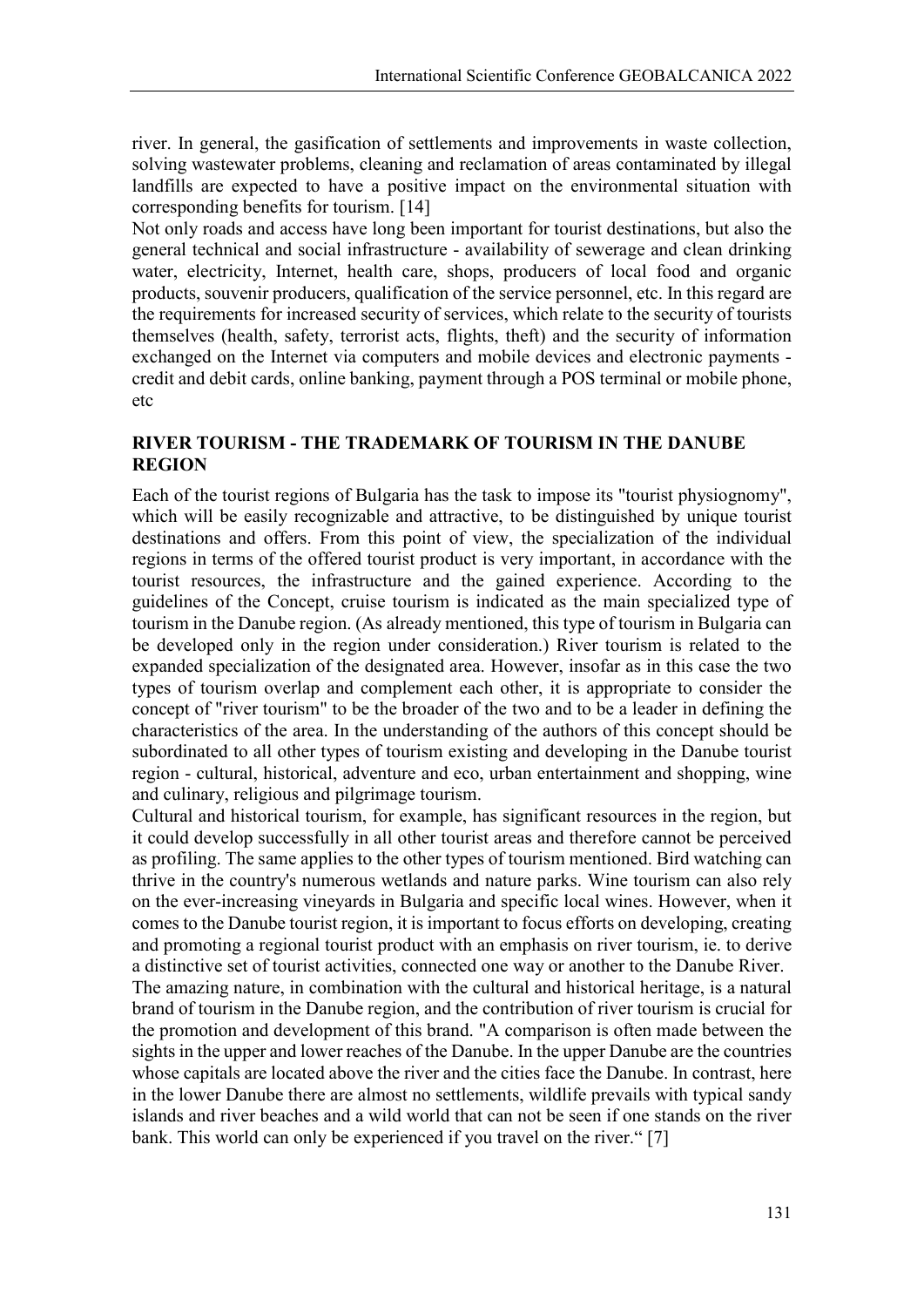The presence of a large number of natural landmarks (rock formations, caves, waterfalls, islands, wetlands, rare plants, animals, etc.), some of which are of high quality, arouses undoubted tourist interest. Moreover, the diverse and attractive natural conditions and resources are combined with diverse anthropogenic tourist sites. This expands the chances of developing original products and proposals for tourism along or near the river. The presentation of these resources in an appropriate way is a prerequisite for the development of alternative types of tourism, generated by the interest in the river and its adjacent territories - ecological, cognitive, hunting, fishing, sports tourism, etc. However, all these specialized types of tourism should be considered as part of the main, river tourism product of the Danube region. At the same time, the fact that most sites with potential for tourism have both purely infrastructural barriers (access, cleanliness of the environment, etc.) and many unfulfilled actions for their exposure and socialization (restoration, visual information, attractive presentation, marketing, etc.) cannot be ignored.

Of the tourist resources, organically related to river tourism and the resulting opportunities, with great attractiveness and established as tourist destinations at different parts of the Danube bank are:

- the natural phenomenon Belogradchik rocks (Vidin district). Ancient Romans built a fortification there, which was later used by both Bulgarians and Ottomans - Belogradchik fortress. 100 meters from it is the Astronomical Observatory of the Institute of Astronomy at the Bulgarian Academy of Sciences;
- Magurata Cave (near the village of Rabisha, Belogradchik municipality) they call it "the eighth wonder of the world". With its 700 extremely well-preserved rock paintings, it is the largest prehistoric gallery on the Balkan Peninsula. It is protected by UNESCO as a natural landmark. It resembles an underground cathedral and is one of the brightest tourist attractions in Eastern Europe. In terms of soil and climate, the area around Rabishka mound is close to that of the French region of Champagne, so here is produced the best natural sparkling wine in Bulgaria by classical technology;
- Rabishko Lake the largest tectonic lake in the country with an area of 1.5 km2, with a well-formed beach. It offers perfect conditions for surfing and swimming, hunting and fishing. 100 meters from its southern shore there is a campsite.
- the unique nature park "Persina", located along the entire length of Svishtov Belen lowland and covering all Bulgarian Danube islands in this part of the river. Among them is the island of Belene (or Persin) - the ninth largest along the Danube. The maintained reserve "Persian marshes" is situated there;
- Significant water resources of Pleven district in addition to the Danube River, on its territory are the rivers Iskar (flows into the Danube in the district), Vit and many dams and water basins (mainly in the municipalities of Dolni Dabnik, Pordim and Levski) with rich tourist potential;
- Rusenski Lom Nature Park (protected area), covering the valley of the Rusenski Lom River (a right tributary of the Danube River) and its tributaries. There are 22 species of fish, 10 species of amphibians and 19 species of reptiles in the rivers. The greatest diversity is of birds - 193 nesting species, 127 of which are included in the Red Book of Bulgaria or are endangered in Europe. The Danube shore in the municipality of Ivanovo is one of the most picturesque sections of the Bulgarian river bank. It is covered with thick forests with diverse vegetation. Two parts are clearly separated: western - low, partially swampy and eastern - steep, in some places even vertical. There are many possible places for active recreation (boating, rowing, water sports, fishing and fishing competitions), as well as evidence of ancient ports and fortresses.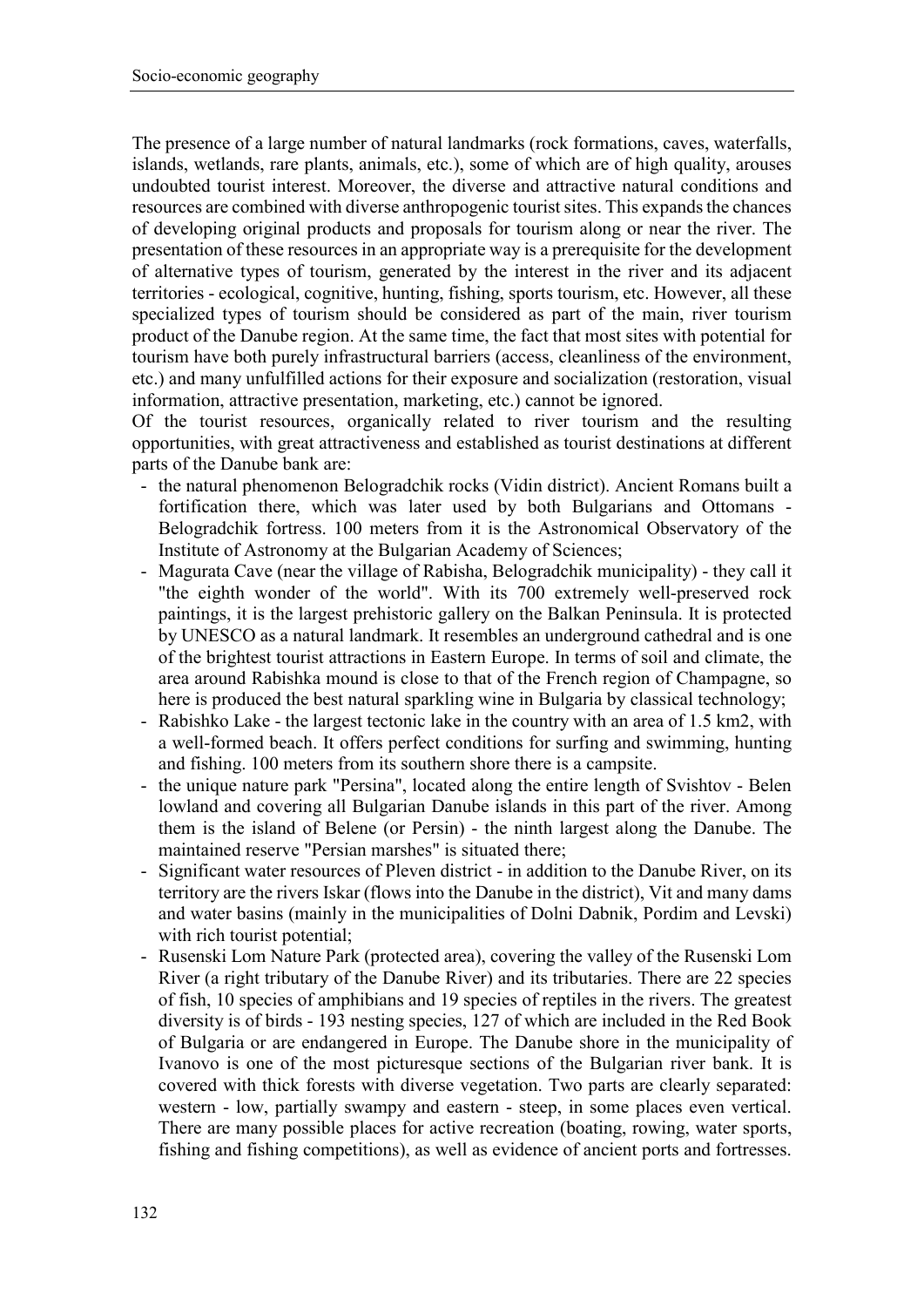Here is the third longest cave in Bulgaria and one of the most beautiful - Orlova Chuka;

- the ruin of the Ivanovo rock churches and the medieval town of Cherven "mountain under the plain", "oasis of wildlife" with surprising biodiversity. For the most part it coincides with the Rusenski Lom Nature Park. More than 110 representatives of the feathered world circle over its canyons, many of which are endangered worldwide. This is one of the 5 places in Bulgaria with the most birds nesting in the rocks. The rock niches of Polomieto in the 13th century were used for the holy monastery by monks who settled in the area. Nowadays this invaluable historical heritage is under the auspices of UNESCO;
- the rock monastery near the village of Basarbovo (12 km. from Ruse on the way to Ivanovo) successfully complements the history of the monasteries in the valley of the river Rusenski Lom and is an attraction as the only active rock monastery in our country;
- the maintained Srebarna Biosphere Reserve, included in the UNESCO World Natural and Cultural Heritage List. It is located on the territory of Silistra district and is one of the three Bulgarian wetlands of global importance. It is best known for its ornithological wealth with the only colony of the globally endangered Dalmatian pelican in Bulgaria;
- the coast in the region of Ruse and Silistra, developing in organic unity and harmony with the river. Most of the municipalities in the two districts that have access to the Danube have preserved the traditions in fishing, fish farming, fish cuisine and production of fish products. The exoticism of the environment and everyday life in the so-called "Fishing villages", combined with the opportunities for development of water sports, represent a significant resource for enriching the offered tourist product;
- Sboryanovo Historical and Archaeological Reserve (Razgrad District) with over 140 sites (settlements, sanctuaries and necropolises) from ancient times. The most significant discovery in this area is the Sveshtari Thracian Royal Tomb (III century BC), included in the UNESCO World Heritage List. Near Sboryanovo are the two hunting farms of Ludogorie - "Karakuz" and "Voden" (municipalities Dulovo and Alfatar), which offer elite hunting tourism.

# **RIVER CRUISE TOURISM**

The importance of large rivers for tourism is most evident in the development of cruise tourism. It is also the leading, priority type of tourism, which can be developed only in this tourist region of Bulgaria. Today a cruise means a trip by water transport (including coastal excursions), sightseeing of port cities and their surroundings, combined with a variety of entertainment on board of sea and river liners. The main goal of tourists is relaxation and pleasure. The river cruise offers water tourist routes (usually multi-day) with a river boat, on which the tourist is provided with a package of transport, accommodation and meals, entertainment on board, land excursions and other tourist services. The ship moves along the river or lake-river system from one point to another according to the cruise program with a planned stop in cities or visits of interesting tourist sites. River trips and cruises are short-term (1 - 3 days) and long-term (25 - 30 days).

River cruises are an expensive type of tourism and this in modern economic conditions regulates passenger traffic on tourist lines. At the same time, these cruises have a number of advantages over other types of specialized tourism and tempting unique properties such as: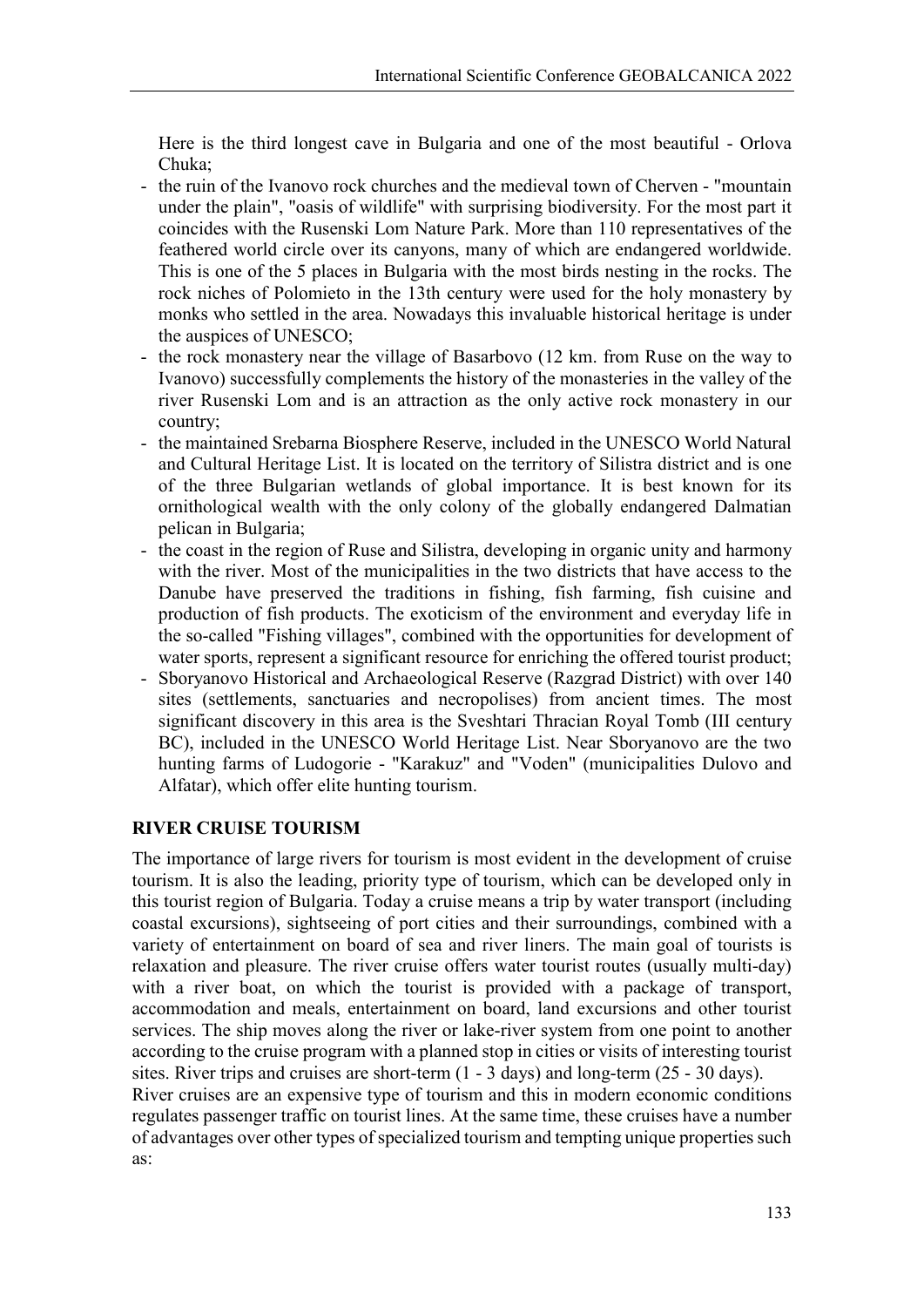- constant proximity to the shore there is practically no risk of shipwreck;
- there are no hikes during which tourists are surrounded only by water. During the trip, various landscapes change before the eyes, passing towns and villages;
- less accessible routes;
- the probability of seasickness is lower; the river cruise is like traveling by bus, but with the amenities of the ship - places for walks, animation, comfortable cabins, full board;
- organized and dynamic acquaintance with attractive natural and cultural sites in one or several countries;
- onshore excursions and / or participation in special events at places close to the respective ports;
- realization of different types and purposes of the trip (cognitive, business, educational, shopping, pilgrimage, etc.);
- conditions are provided for rest;
- high level of comfort and service;
- various animation and entertainment programs on board of the ship;
- recreational activities in the resort areas, beach;
- competitive prices, allowing the formation of stable demand.
- The season of river cruises in our country starts every year in early March.

However, the surface waters of Bulgaria have little impact on the development of transport and river tourism in particular. There are no large navigable rivers in the interior of the country and therefore river transport and river tourism are relevant only to the Danube River. Convenient connections have been established with other Danube countries (Germany, Austria, Slovakia, Hungary, Croatia, Serbia, Romania, Ukraine). Cruise tourism in the Bulgarian section of the river is developing more and more intensively. Most of the Danube cruises last from 9 to 25 days. Ships are smaller than traditional overseas ships. The peak season in Europe is from June to September, but cruises in the transitional seasons (April to May or September to the end of October) are also popular because they save money. The price of river cruises on the Danube includes all the places listed in the offer for accommodation on land and while sailing on the river, most of the meals, entertainment, sightseeing, tour guide services, etc. [6]

Danube river cruises are slassified according to the quality of the cabins and accommodation as: [28]

- budget from \$ 45 to \$ 130 per person per day, plus plane tickets to the initial ports;
- first class from \$ 80 to \$ 275 per person per day, plus plane tickets;
- luxury from \$100 to \$400 per person per day, plus plane tickets.

Ruse is the largest Danube port in Bulgaria and as such welcomes the largest number of cruise ships almost all year round - the season has already extended to such an extent that the first river tourists leave in early spring (March), and the last arrive shortly before the beginning of winter (in November). For the period from January 1 to August 10, 2019, 300 passenger ships with 41,651 tourists stopped at the port of Ruse. [29] (For comparison - in the first half of 2018 the figures are 25,262 tourists from 179 ships, and in 2017 - 18,900 tourists from 143 ships [31]) For the whole of 2020 (before the vaccines against COVID-19 appeared), only 24 cruise ships docked at the port of Ruse. From the beginning of 2021 to the end of August, there were 28 ships with 2,988 tourists, the first of which docked only on June 25. These data show that cruising tourism to the lower Danube has been severely affected by the global health crisis but is slowly recovering. The trips start late and stop early - in mid-September. In the first year of the pandemic,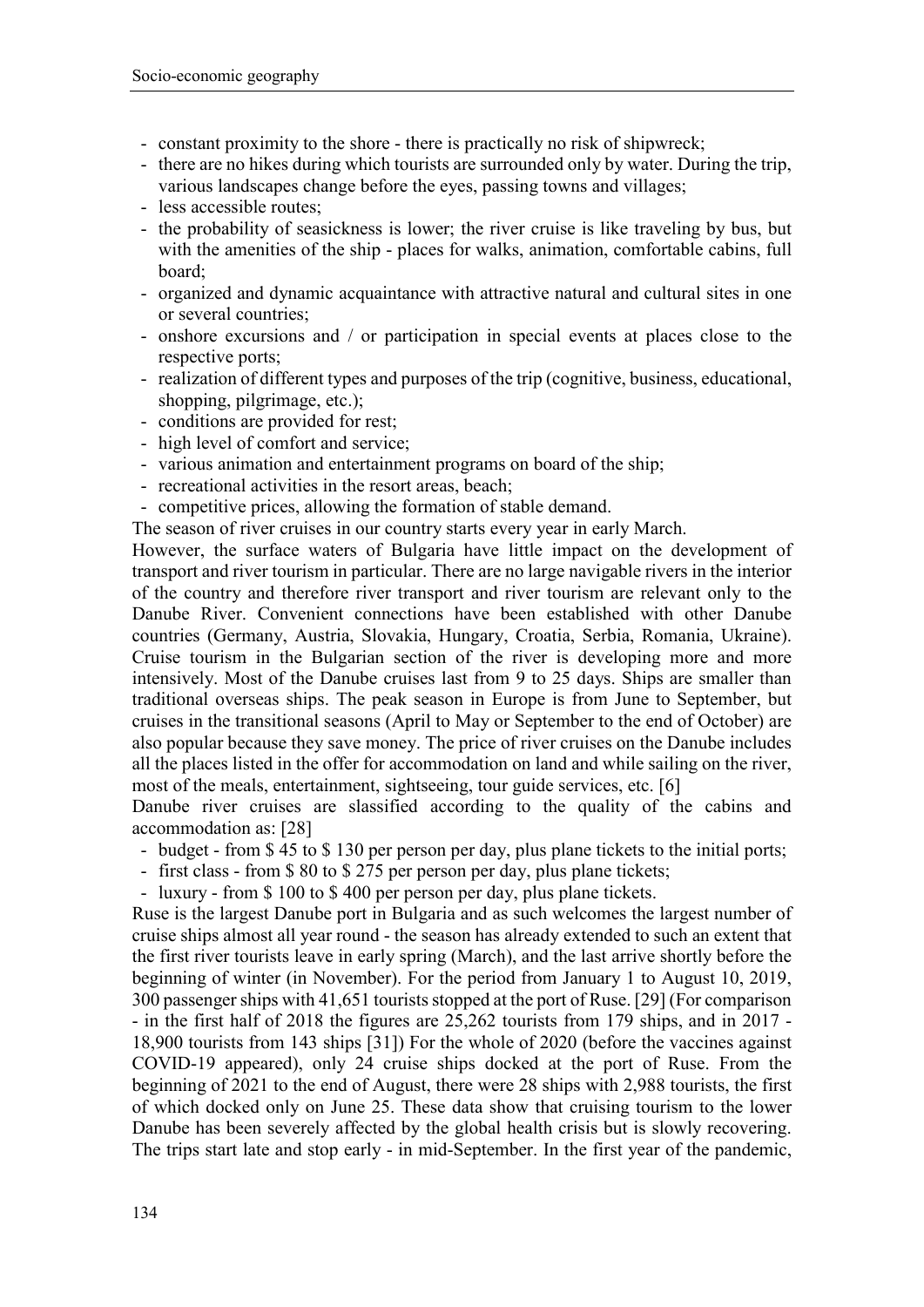Serbia and Hungary banned cruise ships from entering their ports. Before the COVID crisis, cruise tourists to the delta came mainly from the United States, Germany, Canada, Australia, the United Kingdom and France.

The other ports on the river that most often welcome ships are Vidin, Nikopol, Oryahovo. In 2016, 181 cruise ships with an average of 150 passengers docked at the port of Vidin. In 2017, the number of ships was 192, and in 2018 - 256. During the tourist season of 2019, the port of Vidin accepted nearly 340 cruise ships with nearly 40,000 foreign tourists. [25] In 2020, voyages and visits of 480 ships are planned, but none are realized. [23]

Ships carrying tourists on the Danube sail mainly under the Swiss, German and Canadian flags. Tourists are from all continents. The Americans travel the most, followed by the Japanese and Western Europeans, who most often travel on 14-day programs from the German section of the river to its delta. There are Canadians, New Zealanders, Australians, Chinese, Filipinos. 90 percent are elderly, with married couples predominating. Most of the passenger ships offer "all inclusive" packages, which include sightseeing of the four capitals along the river - Vienna, Bratislava, Budapest and Belgrade, as well as walking tours and sightseeing in Bulgaria and Romania. The trips are made in two directions - from east to west and from west to east. On Bulgarian territory they usually stop in Ruse and / or Vidin, but Svishtov, Nikopol, Silistra are also included in some programs . There are excursions to Vidin - Belogradchik, Ruse - Veliko Tarnovo - Arbanassi - Svishtov, Svishtov - Veliko Tarnovo - Ivanovo Rock Churches - Ruse and Ruse - Ivanovo Rock Churches - Rusenski Lom Nature Park - Basarbovo Monastery. Performances and presentations on board are offered in Vidin and Ruse. There are also attractive sites with potential, but they are not used for the needs of cruise tourism. These are: the Srebarna Reserve, the ethnographic complex - the Fishermen's Quarter in Tutrakan, the Majidi Tabia Fortress, the Persina Nature Park, etc.

# **PROBLEMS AND PROSPECTS**

Despite the generous resources, tourism development does not correspond to the potential opportunities. The problems underlying this dissonance are widely known:

- lagging behind in the development of national and regional infrastructures and in the use of the possibilities of modern technologies, information and reservation systems;
- pronounced disproportion in the construction and concentration of the tourist infrastructure and resources;
- Insufficient staff the region has the least number of working people in the field of tourism; [7]
- scarce information, marketing and advertising;
- Lack of a comprehensive strategy for the tourist area;
- Lack of a regional tourist product with an emphasis on river tourism; lack of coordinated tourist activities, connected in one way or another to the Danube River.

In recent years, the river region has come under the scrutiny of a number of strategic documents and forms of financing economic activities within the European Union. There are new opportunities to address the challenges and exploit its potential in a sustainable way, as set out in the EU Strategy for the Danube Region. However, this requires efforts on both local and national levels, from both the private and public sectors. Positive results can be expected only in the long run.

The analyses of the tourist development in the region are carried out periodically and serve the goals of various strategies and projects.[21] [17] [14] [15] [16] The positive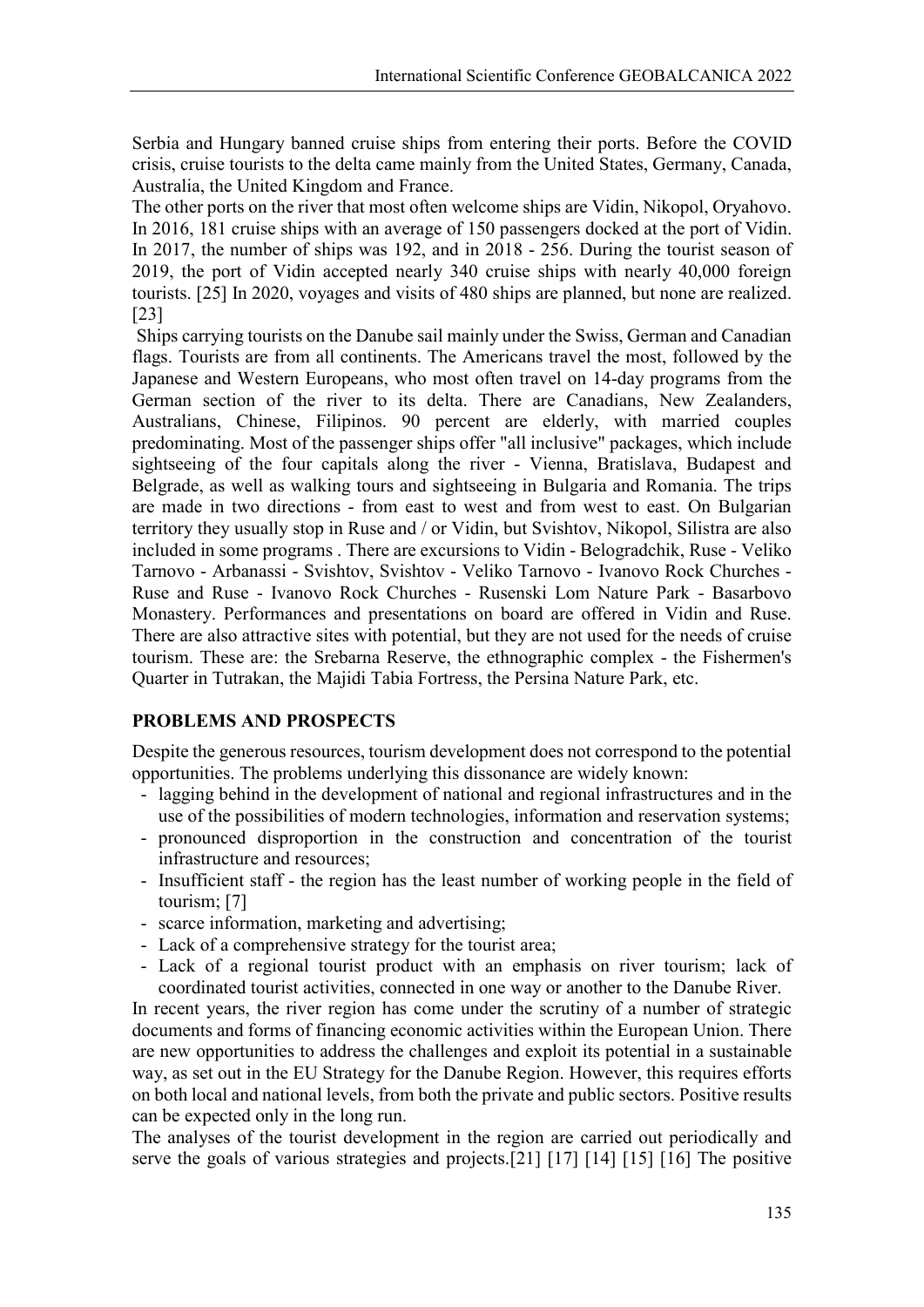assessments most often note the tourist potential of the territory, the attractive nature, cross-border cooperation, the established partnerships between larger cities and neighboring countries, the availability of financial development schemes, etc. The weaknesses reported are the insufficient tourist flow; insufficiently utilized and socialized tourist potential; insufficient information about the region as a destination, sporadic and insufficiently well-targeted advertising; low level of the tourist infrastructure; technological and innovation lag, lack of administrative capacity; lack of interaction between institutions in the private sector, etc. Opportunities are usually sought in international cooperation in the framework of the Danube Strategy; expanding investments in the region, improving the existing and building modern transport infrastructure (high-class roads, sustainable and flexible transport, cheap and environmentally friendly public transport, bike lanes, etc.), strategically oriented communication and advertising; partnership between the public and private sector and local authorities, etc. Threats / dangers stem from economic stagnation; from the deterioration of the business environment (changes in legislation, tax policy, etc.); irrational use of the existing potential of natural and anthropogenic resources and deterioration of the environmental parameters; lack of consensus among stakeholders; lack of own funds; poor adaptability of the workforce; the negative impact of climate change, energy dependence, demographic collapse, etc. (Fig. 1)

| Danube River as a<br>Pan-European transport<br>corridor<br>Rich tourist potential of the<br>territory<br>Attractive nature<br>Cross border cooperation<br>Favorable financial<br>schemes for<br>development, etc.<br><b>Strong</b>                                                                                                                          | • Insufficient tourist flow<br>• Untapped tourist<br>potential<br>• Unsatisfactory tourist<br>infrastructure<br>· Technological and<br>innovation lag<br>• Lack of administrative<br>capacity<br>• Ineffective<br>communication<br>and<br>Weak                                      |  |
|-------------------------------------------------------------------------------------------------------------------------------------------------------------------------------------------------------------------------------------------------------------------------------------------------------------------------------------------------------------|-------------------------------------------------------------------------------------------------------------------------------------------------------------------------------------------------------------------------------------------------------------------------------------|--|
| features                                                                                                                                                                                                                                                                                                                                                    | advertising, etc.<br>features                                                                                                                                                                                                                                                       |  |
| <b>Building</b><br>Opportu-<br>a recognizable<br>nities<br>image of<br>the tourist area<br><b>Expanding international</b><br>partnerships<br>Constructing modern<br>transport infrastructure<br>Highly qualified service sector<br>Strategically oriented<br>communication and<br>advertising<br><b>Expanding investments</b><br>Transfer of good practices | Economic<br><b>Threats</b><br>stagnation<br>Deterioration of<br>the business<br>environment<br>Uncoordinated actions<br>and interests of<br>stakeholders<br>• Lack of own financial<br>resources<br>Poor adaptability of the<br>workforce<br>Climate change<br>Demographic collapse |  |
| and<br>innovative technologies, etc.                                                                                                                                                                                                                                                                                                                        | Energy dependence,<br>etc.                                                                                                                                                                                                                                                          |  |
|                                                                                                                                                                                                                                                                                                                                                             |                                                                                                                                                                                                                                                                                     |  |

**Figure. 1**. SWOT matrix of the Danube tourist region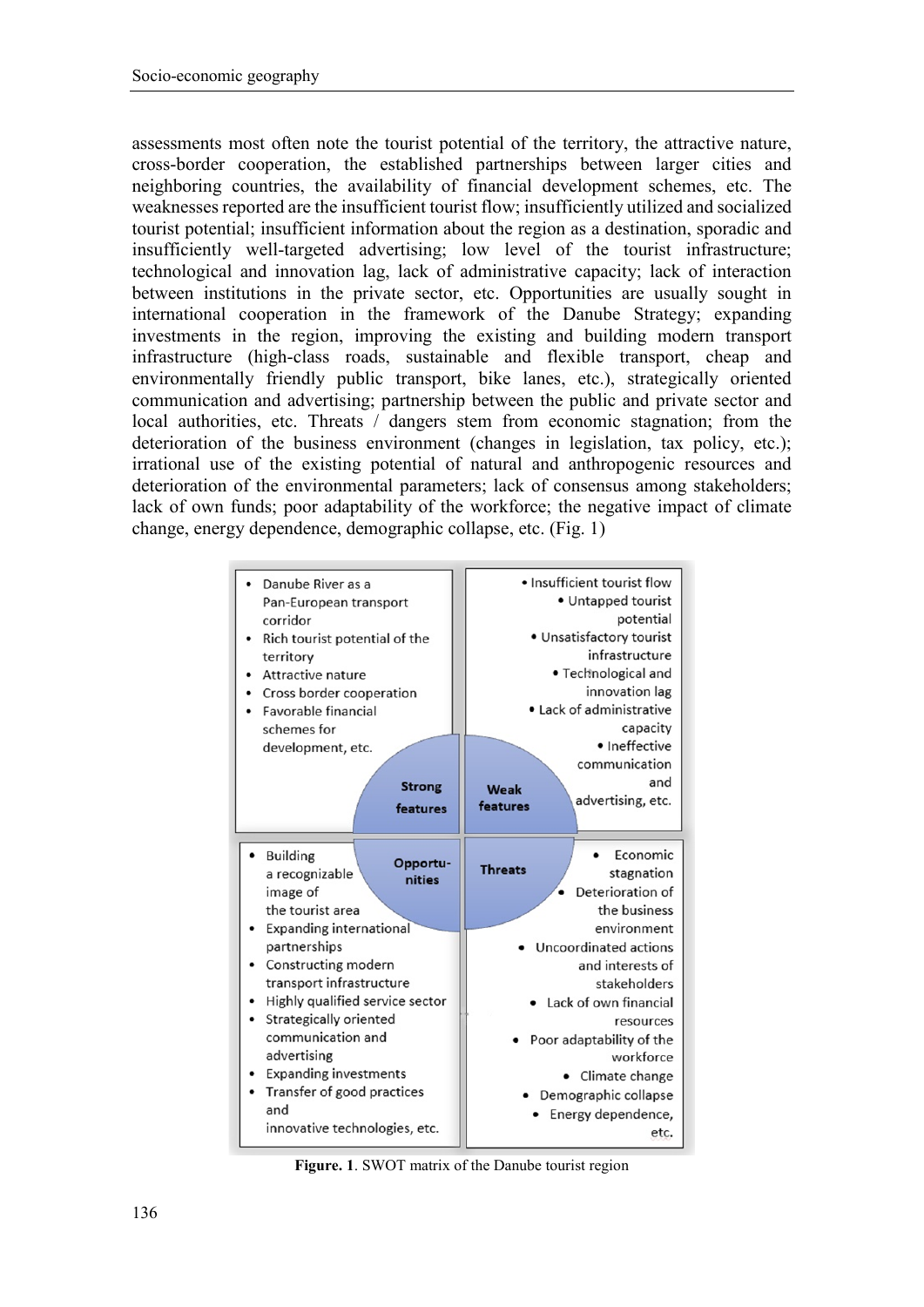According to the World Wide Fund for Nature (WWF), one of the largest and most effective international conservation organizations, the Danube region could become the "Green Heart of Europe". [32] The Fund reports that more than 70 protected areas are located near the Bulgarian waters, and the protected areas included in the European Natura 2000 network are more than 1,000. At the European Union level, Natura 2000 sites attract between 1.2 and 2.2 billion visitors each year, which generates revenues between 5 and 7 billion euros. Unfortunately, statistics show that nearly 80% of riparian natural habitats and fish resources were destroyed in the twentieth century, and the rest are endangered. [33] The loss of biodiversity here, as in other parts of Europe, continues mainly due to the methods used in intensive agriculture, artificial plantations with atypical tree species, poaching, industrial pollution, inconsistent transport infrastructure, correction of natural riverbeds and dams along the rivers.

Nature conservation can, of course, be linked to the sustainable development of the areas concerned. In this sense, the tourist trademark of the Danube region should also include ecologically clean food products produced by small farmers in traditional ways in places of high conservation value. WWF's Danube-Carpathian program has been working for years to establish the region's image as the "Green Heart of Europe" and suggests that this trademark should be used in the framework of the Danube Strategy.

# **CONCLUSION**

The development of tourism is a complex process that depends on the general state of the environment and the influence of various factors (external and internal) - infrastructure, accessibility, protection and display of natural and cultural heritage, economic opportunities of tourists, etc. The wealth, diversity and value of tourist resources in the Danube region are indisputable. Despite the specifics of each district and municipality in the region, the unifying characteristics of these resources are:

- the Danube River, which has been used by humans for thousands of years and has dominated the region's history;
- the Danube as the largest European transport corridor, on the one hand, and its distinctive features (islands, wetlands, unique biodiversity), on the other hand;
- the specific relief and landscape forms of the coast and its adjacent territories;
- the many natural landmarks and reserves with abundant diversity of flora and fauna;
- the exceptional wealth of cultural and historical monuments and artifacts;
- the preserved way of life, folklore and nature of a large part of the rural areas.

These common features offer a number of advantages and marketing prospects for the development of tourism in the region and predetermine the role of river tourism (including cruise tourism) as a strategic one. Virtually every municipality in the Danube tourist region has the resources to develop some kind of recreation and tourism related to the river. However, this does not mean that there are conditions for offering complete tourist products that attract visitors to all municipalities in the region.

The main conclusions that are reached with regard to river cruise tourism in Bulgaria are: [4]

- the available resources in the Danube region have significant potential for the development of this type of tourism and are a prerequisite for creating new tourism products and enriching existing ones;
- the flow of cruise tourists to the area and their costs on the coast are economically important for business and local communities and it is unjustified to miss the opportunities of growing demand;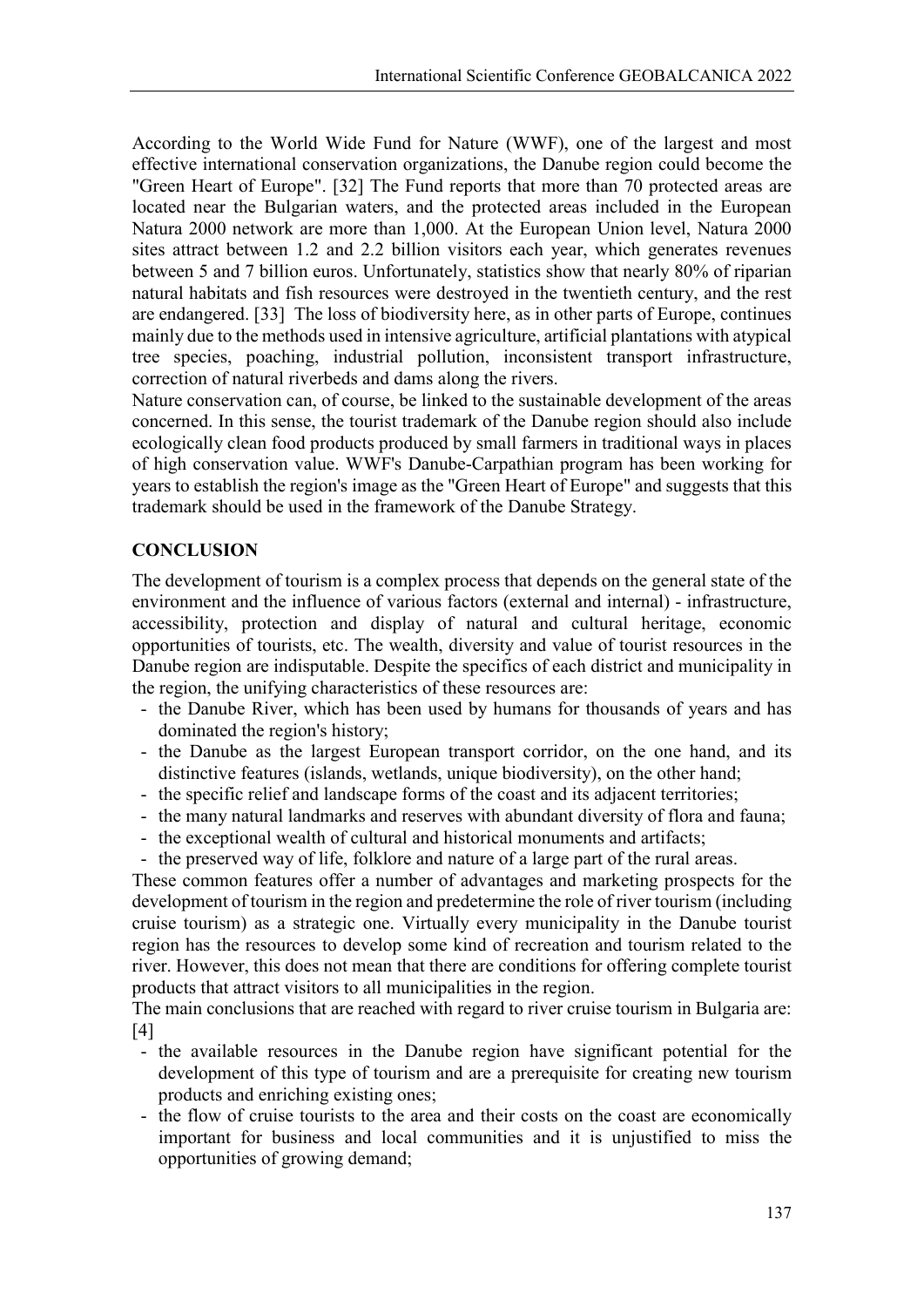- it is necessary to improve the tourist offers in order to diversify the programs on land and to disseminate widely the economic benefits of cruise tourism, as well as to work purposefully to improve the quality of services;
- regional cooperation is crucial for achieving the set goals;
- it is imperative to create a database that will allow monitoring of cruise tourism on the Danube;
- Institutional management of the destination, coordination and synchronization of the efforts of all stakeholders is the ultimate prerequisite for its development.

In the conditions of a dynamic market and great competition, each country in the Danube region expands its resources and opportunities. Among the reasons for the growing importance of tourism on the Danube is the general diversification of the tourist offer, which includes, among other forms of tourism, river cruise tourism as one of the most important forms of tourist activities in the region. The integrated approach to joint initiatives and partnerships to promote tourism along the river undoubtedly supports the sustainable development of the sector.

The task faced by all involved in the management and development of the Danube tourist region is to form the Bulgarian face of tourism and to turn this region into an attractive place, competitive with the Black Sea and ski resorts of the country.

#### **REFERENCES**

[1] Assenova, M., Tourist zoning as an instrument of tourism policy. - In: Jubilee collection "Geography yesterday, today and tomorrow". Sofia: St. Kliment Ohridski University Press, 2004. [2] Dimitrov, G., Guidelines for the development of the adjacent road infrastructure to the sea and river ports of Bulgaria - In: Proceedings "Economic Science, Education and the Real Economy: Development and Interactions in the Digital Age", Varna: IM Science and Economics, 2020 .

[3] Ishev, J. Transport and infrastructure. Connectivity of the Black Sea and Danube regions. - In: Presentations from the Forum of Architects from the Black Sea Region, Varna, 2011.

[4] Kabakchieva, D., T. Karcheva. River Cruises – a Promising Tourist Direction – In: SocioBrains, International Scientific refereed online Journal with Impact Factor, Issue 22, October 2019, pp. 12 – 21. Publisher: www.SocioBrains.com, ISSN 2367-5721

[5] Linton, J., What is water? The history of a modern abstraction. Vancouver: UBC Press, 2010. [6] Marinov, V., M. Assenova, Cruise tourism in the Bulgarian section of the Danube, ed. Beech boutique, 2015.

[7] Nikolaeva, V., G. Gavrailov, M. Mihov, From the Balkans to the Danube. Travel ideas in Danube Bulgaria. Sofia: Ciela, 2018.

[8] Scoff, G., Sustainable Tourism In The Danube Region & Black Sea Area, Paris, 2010.

[9] Tishkov, H., D. Vladev, General climatology and hydrology. Sofia: Vidiman, 1998.

[10] Vasileva, V., Development of tourism in the Danube Tourist Region of Bulgaria. – In: Geography and tourism Journal, vol.2, Nо. 1, р. 51 – 59, Poland: Kazimierz Wielki University Press, 2014.

[11] Vasileva, V., River tourism. - In: Proceedings of the XIX International Scientific Conference for Young Scientists. Sofia: LTU, 2010.

[12] Vasileva, V., D. Kabakchieva, S. Sabrieva. Anthropogenic tourist resources of Bulgaria. Shumen: Chimera. 2020

[13] Directive 2000/59 / EC of the European Parliament and of the Council of 27 November 2000 on port reception facilities for ship-generated waste and cargo residues

[14] District Strategy for Development of Ruse District 2020 – 2030